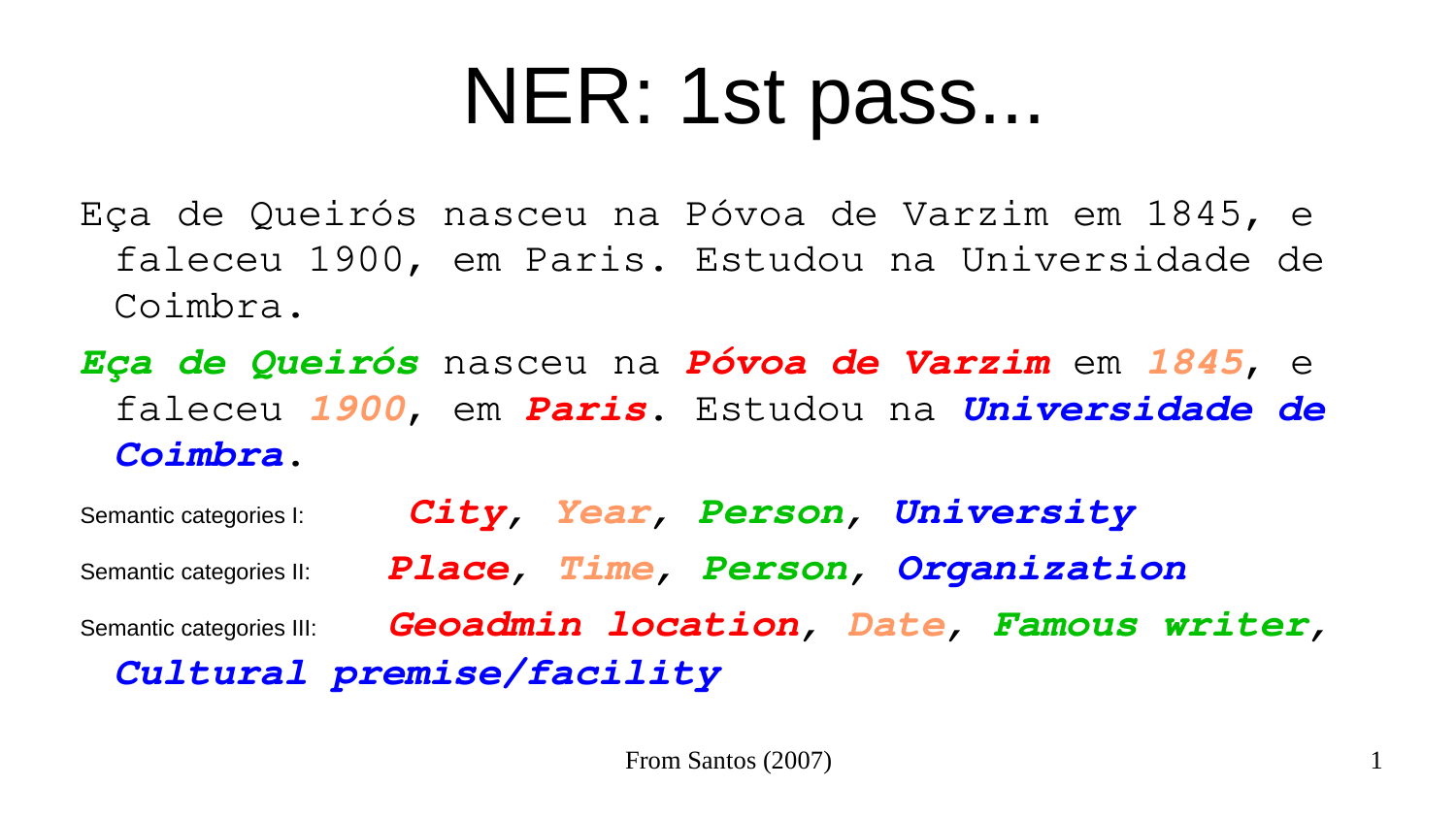## Evaluation pitfalls because of "same" measure

- the best system in MUC attained F-measure greater than 95%
	- -> so, if best scores in HAREM had F-measure of 70%, CONLL, Portuguese lags behind... Wolff  $B-PER$ Sang (2002)

Study & CHALPER PORGANIZATION">Temple Universityk**@@AAMEX**iden measures – the task definition **<ENAMEX TYPE="ORGANIZATION">**Graduate School of Business**</ENAMEX>**

MUC-7, Chinchor (1997)

*Wrong!* currently  $\mathbf{a}$ journalist  $\Omega$ in  $B\text{-}LOC$ Argentina O  $\Omega$ 

- played
	- with  $\Omega$ Del
- **B-PER** I-PER **Bosque**

From Santos (2007) 2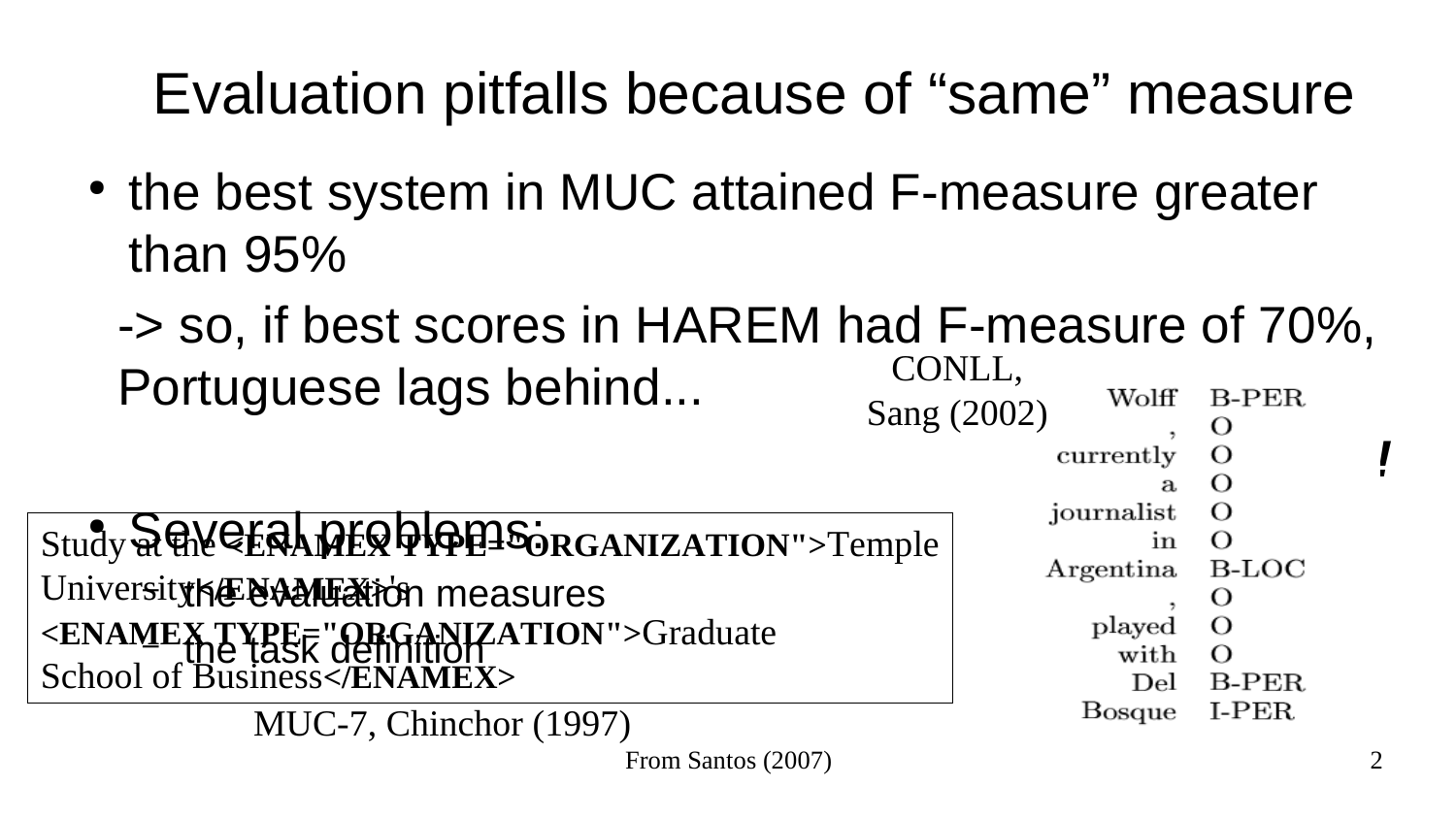## Evaluation measures used in MUC and CoNLL

MUC: Given a set of semantically defined categories expressed as proper names in English

- universe is: number of correct NEs in the collection
- recall: number of correct NEs returned by the system/number of correct NEs

CoNLLfict: Given a set of words, marked as initiating or continuing a NE of three kinds (+MISC)

- universe: number of words belonging to NEs
- recall: number of words correctly marked by the system/number of words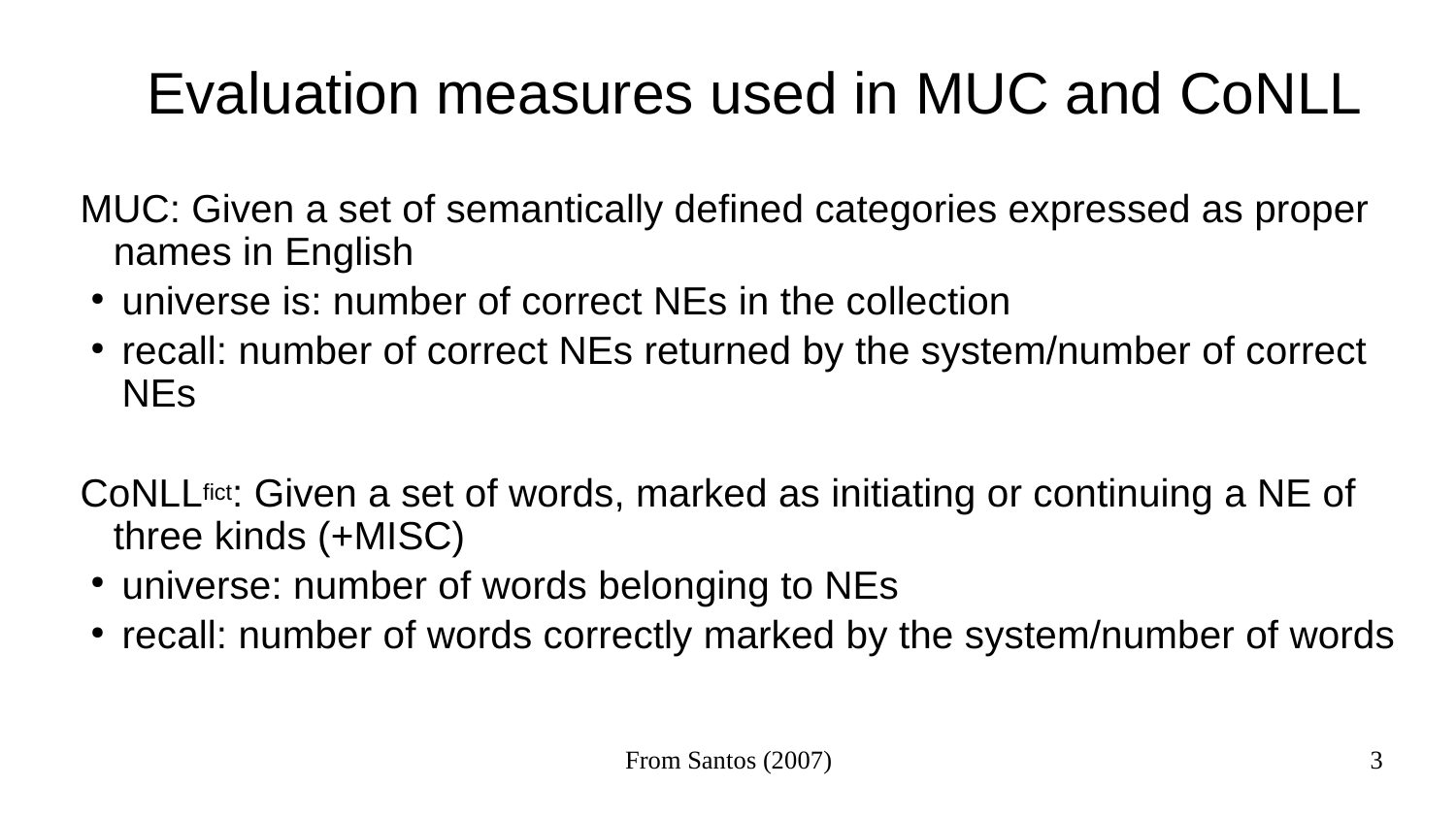#### Detailed example, MUC vs. CoNLL vs. HAREM

*U.N. official Ekeus heads for Baghdad 1:30 pm Chicago time.*

[ORG U.N.] official [PER Ekeus] heads for [LOC Baghdad] 1:30 p.m. [LOC Chicago] time. (**CoNLL** 2003: 4)

[ORG U.N.] official [PER Ekeus] heads for [LOC Baghdad] [TIME 1:30 p.m. [LOC Chicago] time]. (**MUC**)

[PER U.N. official Ekeus] heads for [LOC Baghdad] [TIME 1:30 p.m. Chicago time]. (**HAREM**)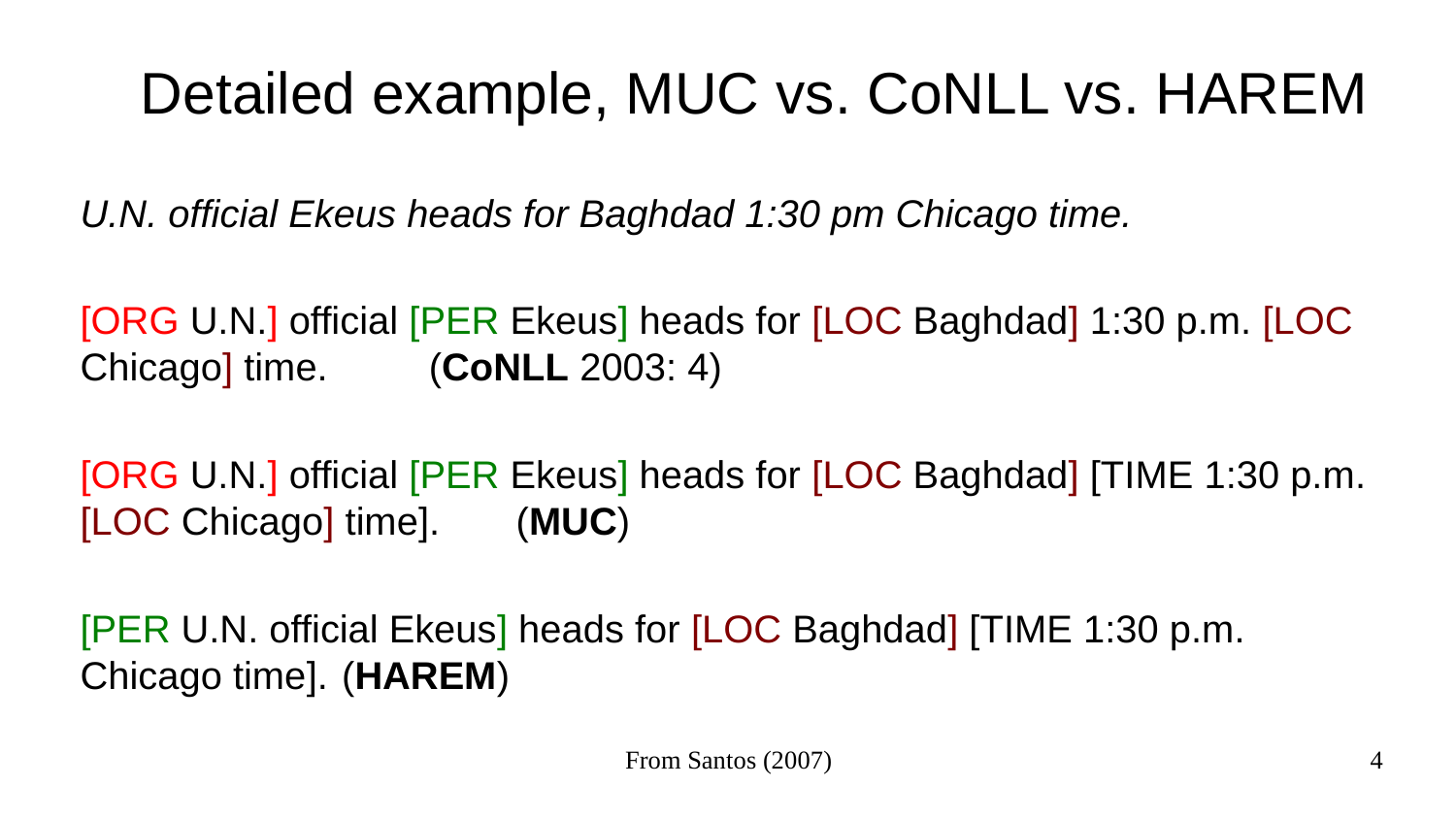#### Detailed example, MUC vs. CoNLL vs. HAREM

*He gave Mary Jane Eyre last Christmas at the Kennedys*.

- He gave **[PER Mary] [MISC Jane Eyre] last [MISC Christmas] at the [PER** Kennedys]. (**CoNLL**)
- He gave **[PER Mary]** Jane Eyre last Christmas at the **[PER Kennedys**]. (**MUC**)
- He gave **[PER Mary]** [OBRA Jane Eyre] last **[TIME Christmas]** at the **[LOC** Kennedys]. (**HAREM**)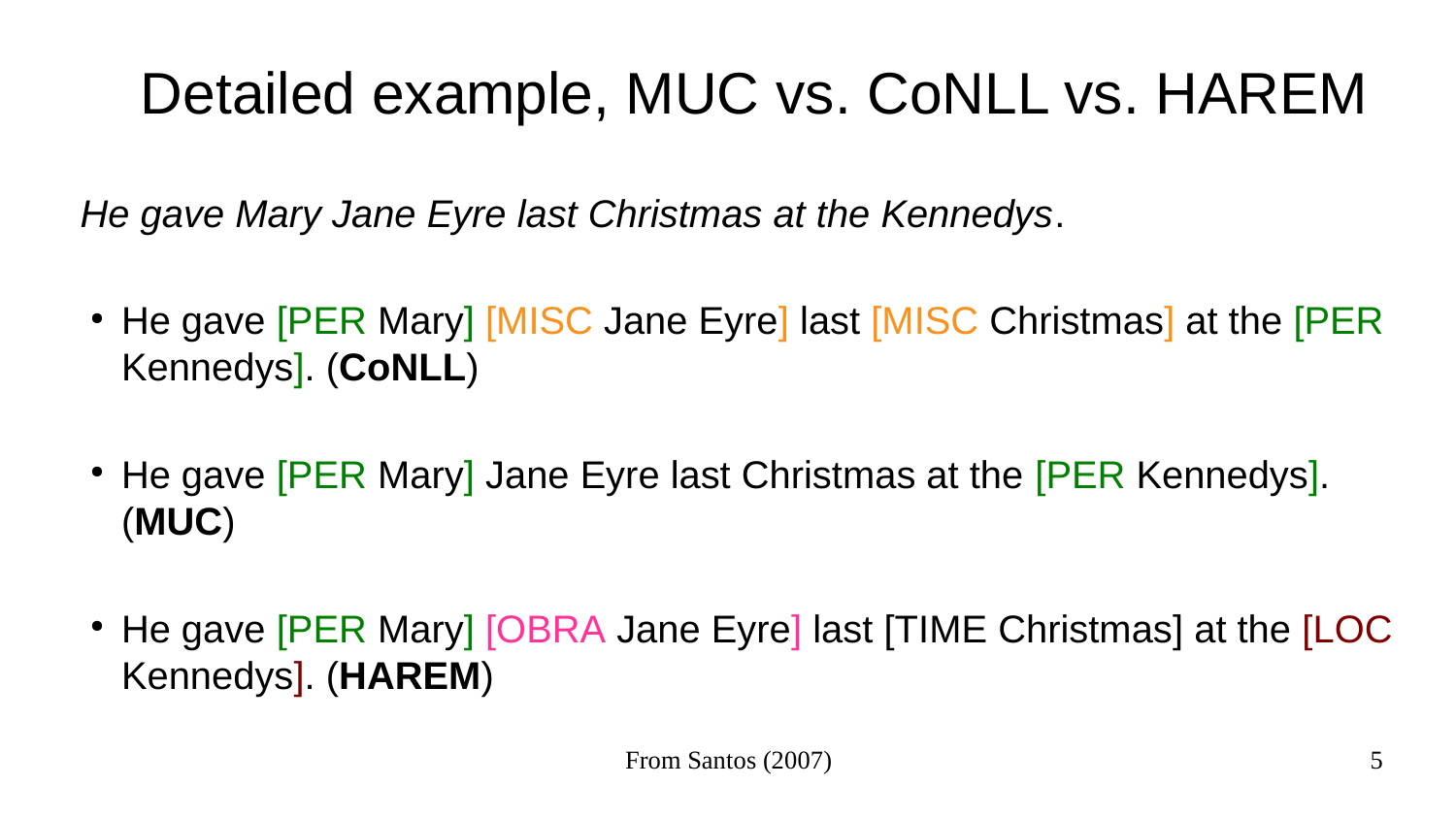# Task definition

MUC: Given a set of semantically defined categories expressed as proper names (in English) (or number or temporal expressions), mark their occurrence in text

• correct or incorrect

HAREM: Given all proper names (in Portuguese) (or numerical expressions), assign their correct semantic interpretation in context

- partially correct
- alternative interpretations